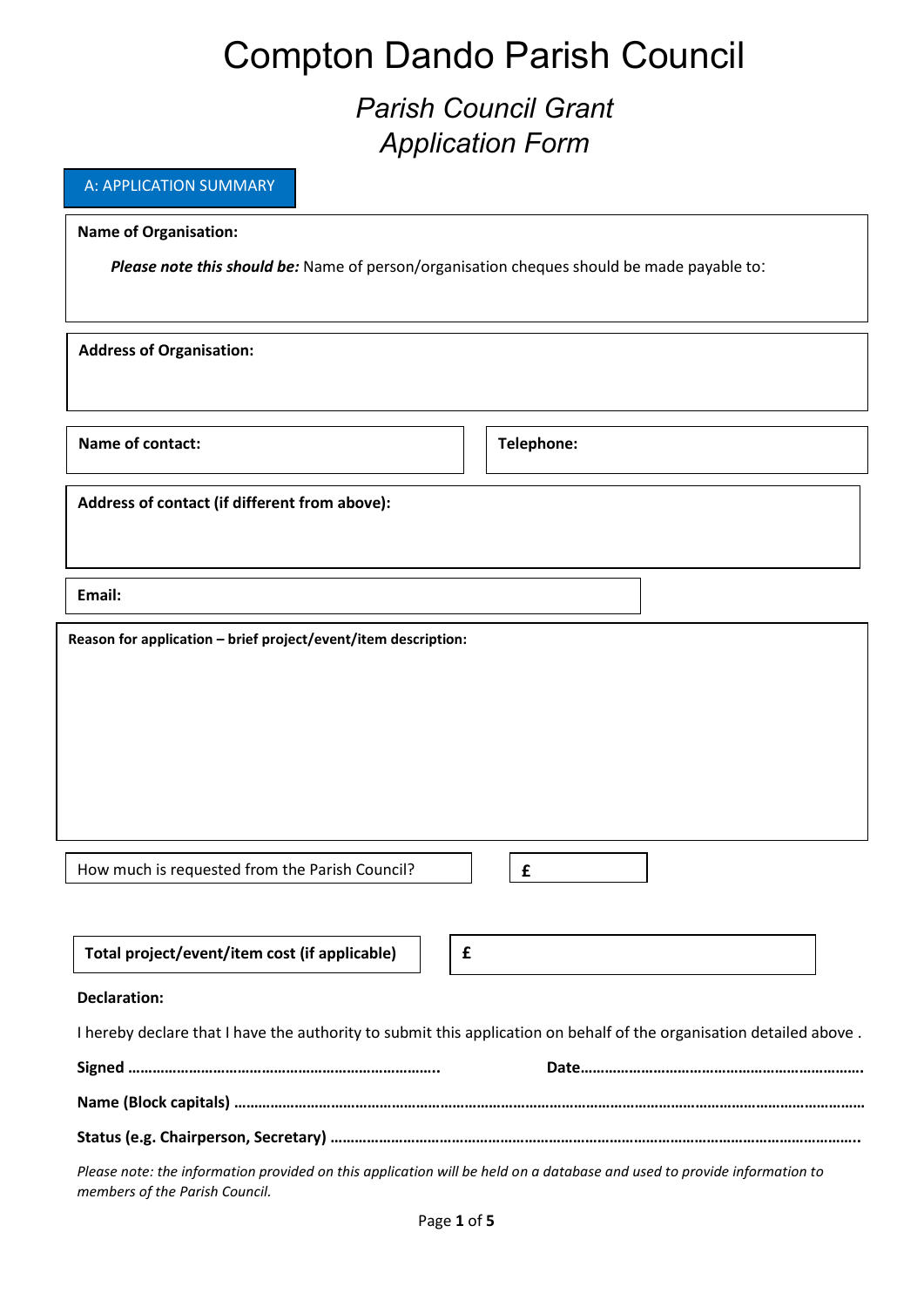#### B: THE ORGANISATION

#### **If your organisation is a club with membership, please provide the following details:**

#### **Membership:**

| Number of adult members:<br>Number of junior members:                                                                      |                                |
|----------------------------------------------------------------------------------------------------------------------------|--------------------------------|
| Does the club charge for membership? Yes:<br>No:                                                                           |                                |
| If yes, please supply details of the<br>membership                                                                         | scheme and charges applicable: |
| What is the main purpose of your organisation?                                                                             |                                |
| What activities are available for members?                                                                                 |                                |
| Is the club restricted in any way? If yes, please provide details:                                                         |                                |
| Is your club/body affiliated to any national or local organisation e.g. Sports Council? If yes, please provide<br>details: |                                |

#### C: PROJECT/EVENT PLANNING:

- **1. Date that you propose to commence the project or hold the event:**
- **2. What is the purposed duration of the project/event?**
- **3. If the project is land or property related, what is the nature of the interest to be acquired or already held? (**If leasehold, please give the length of the lease and date of termination)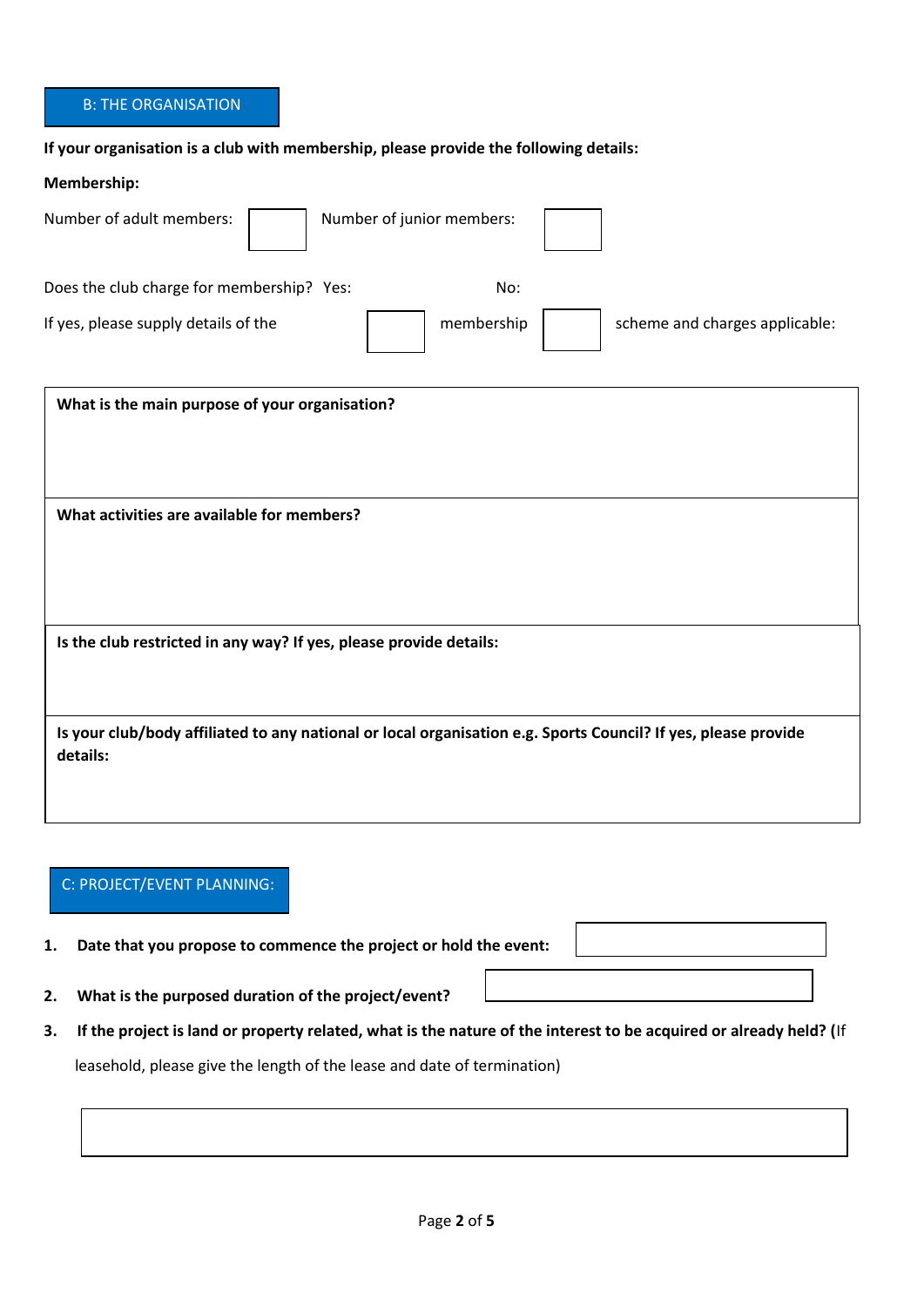| 4. | Is planning consent required? | <b>Yes</b> | No: |
|----|-------------------------------|------------|-----|
|    |                               |            |     |

| If yes, what is the status of your application?                                                          |                                                                                                                 |
|----------------------------------------------------------------------------------------------------------|-----------------------------------------------------------------------------------------------------------------|
| Not yet submitted:                                                                                       | submitted but not determined<br>Granted:                                                                        |
| If planning consent has been granted<br>Are any conditions attached?                                     | Yes:<br>No:                                                                                                     |
| If yes, please provide details:                                                                          |                                                                                                                 |
| 5.<br>Is your building listed?<br>If yes, have you received the appropriate<br>building consent?<br>Yes: | Yes:<br>No:<br>No:                                                                                              |
| <b>D: FINANCIAL DETAILS</b>                                                                              |                                                                                                                 |
| <b>Estimated total cost:</b><br>£                                                                        |                                                                                                                 |
| Please detail the                                                                                        | components of your project/event/item(s) i.e. your budget or costings (submit on a separate sheet if necessary) |
| Expenditure                                                                                              | £                                                                                                               |
|                                                                                                          |                                                                                                                 |
|                                                                                                          |                                                                                                                 |
|                                                                                                          |                                                                                                                 |
|                                                                                                          |                                                                                                                 |
|                                                                                                          |                                                                                                                 |
| <b>Total</b>                                                                                             |                                                                                                                 |
| <b>Contribution from National Lottery:</b>                                                               |                                                                                                                 |

| Arts       | £ |
|------------|---|
| Heritage   | £ |
| Sports     | £ |
| Charities  | £ |
| Millennium | £ |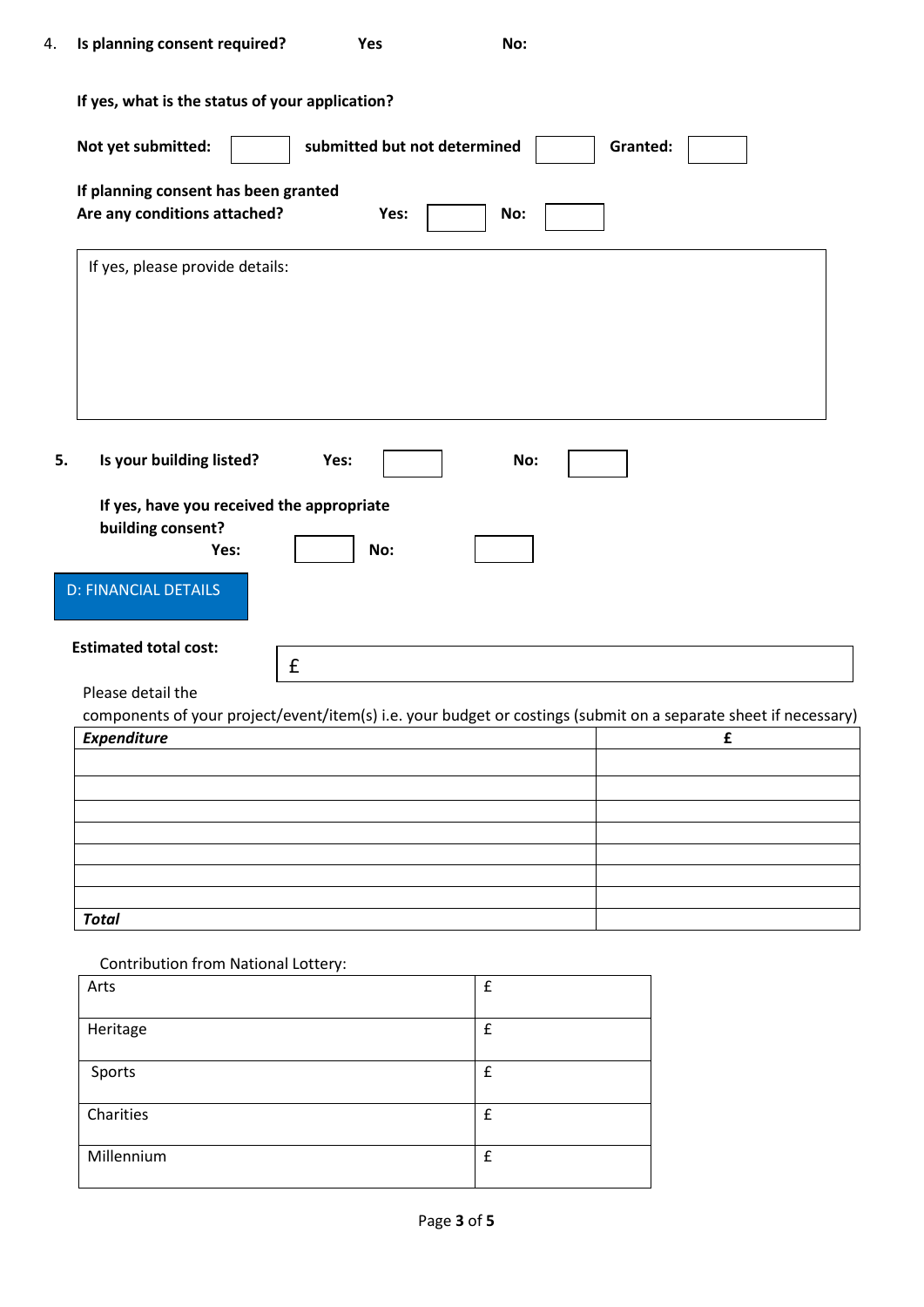| <b>TOTAL NATIONAL LOTTERY</b> |  |
|-------------------------------|--|
|                               |  |

(i) Contribution from other organisations – please specify

| <b>TOTAL OTHER ORGANISATIONS</b>          |   |
|-------------------------------------------|---|
| (i) Contribution from fund raising events |   |
|                                           | £ |
| (ii) Contribution from your own resources |   |
|                                           | £ |
|                                           |   |
|                                           | £ |
| <b>TOTAL</b>                              |   |

**2. Does the estimated total cost of the project/event /item include payments in kind? E.g. free labour, materials etc?** If yes, please provide details below i.e. assumed number of hours x hourly rates etc.



*(All applicants to complete – please continue on a separate sheet if necessary)*



**I certify that the above information and the contents of the attached documents are correct at the time of applying. I understand that if any of the information is subsequently found to be incorrect this may lead to the organisation being disqualified from consideration and/or the withdrawal of any grant awarded. I agree to my organisation being bound by the eligibility criteria and any conditions set by the Parish Council.**

*SIGNED: .................................................. DATED: .......................................................*

*Remember that completed applications and supporting information must be received by the Compton Dando Parish Council no later than 31st March 2022*

**Please return your completed form and supporting documents to:**

**Susan Smith Parish Clerk 28 Kenilworth Drive, Willsbridge, Bristol BS30 6UP Email: comptondando-parishcouncil@outlook.com**